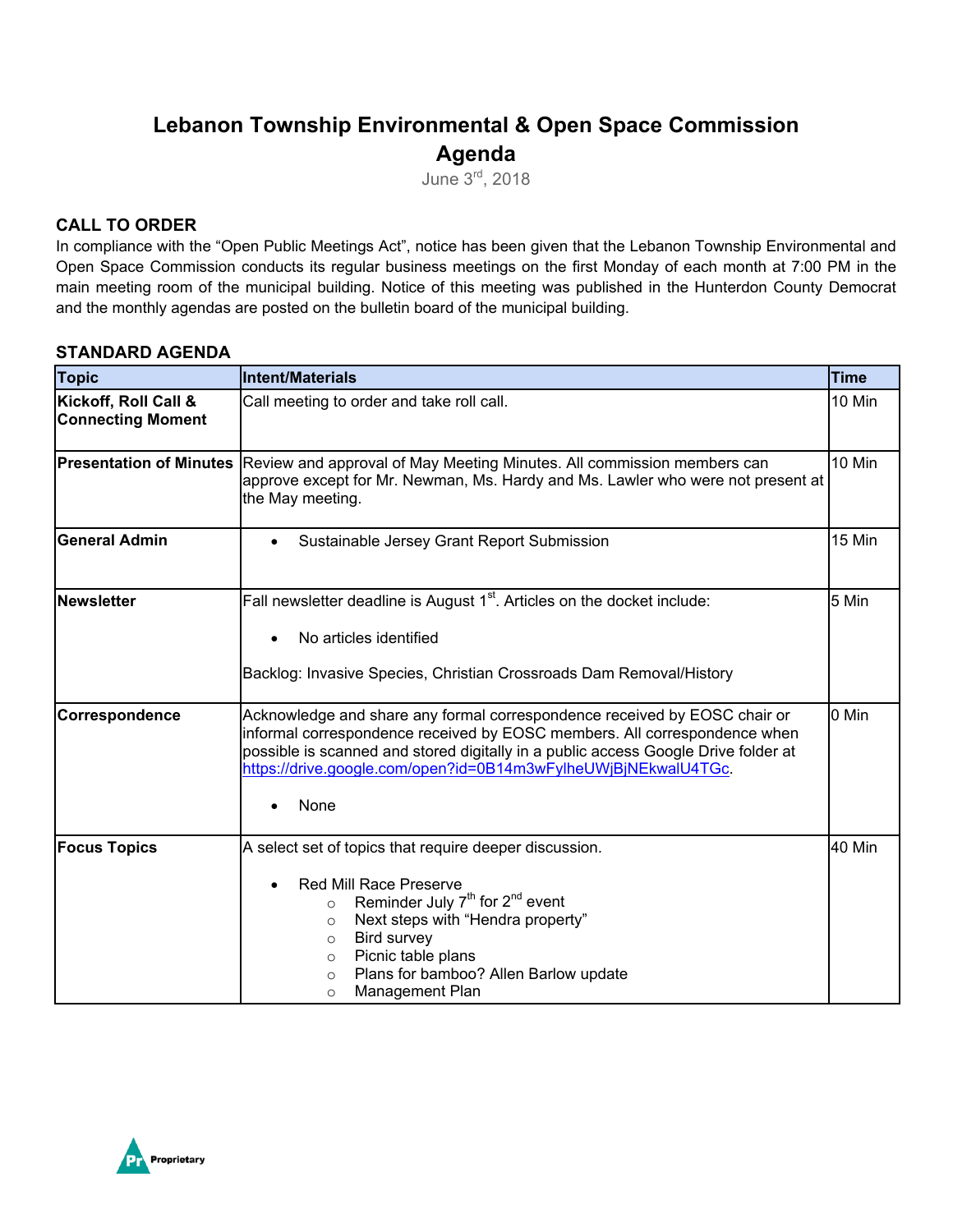| <b>Topic</b>   | Intent/Materials                                                                                                                                                                                                                                                                                                                                                                                                                                                                                 | <b>Time</b> |
|----------------|--------------------------------------------------------------------------------------------------------------------------------------------------------------------------------------------------------------------------------------------------------------------------------------------------------------------------------------------------------------------------------------------------------------------------------------------------------------------------------------------------|-------------|
| <b>Reports</b> | Provide updates on the following standard topics below; any pre-submitted updates<br>are included in Attachment 1.                                                                                                                                                                                                                                                                                                                                                                               | 10 Min      |
|                | <b>Programs</b><br>$\Box$ Litter Cleanup (Naccarato)<br>$\Box$ Well Testing (Koch)                                                                                                                                                                                                                                                                                                                                                                                                               |             |
|                | Projects<br>NJ Water Supply Property Agreement Refresh (Mickley)<br>$\Box$<br>Red Mill Property Clean-up Event<br>П                                                                                                                                                                                                                                                                                                                                                                              |             |
|                | Township Open Space<br>Block 35, Lot 88 (Red Mill Race Preserve)                                                                                                                                                                                                                                                                                                                                                                                                                                 |             |
|                | <b>Active Preservation Efforts</b><br>$\boxtimes$ Block 36, Lot 17 - "Goracy Trail"<br>Block 24, Lot 16 - "Hickory Run Rd. DEP Preservation"<br>□<br>Block 10, Lot 41 - "Buffalo Hollow Hagedorn/Voorhees Link"<br>□<br>Block 30, Lot 20 - "SADC Hagedorn Connection"<br>$\Box$<br>$\boxtimes$ Block 36, Lot 39 - "Miquin/Red Mill Link"<br>Multiple Parcels - "Pt. Mountain/Teetertown Link"<br>ப<br>Block 57, Lot 13 - "Denton Property"<br>$\Box$<br>Block 36, Lot 36 - "Hoffman Estate"<br>□ |             |
|                | Administrative<br><b>EOSC Budget (Duckworth)</b><br>Planning Board (Duckworth)<br>ш<br>Highlands Act (Duckworth)<br>$\Box$<br>Musconetcong Watershed Association (Henriksen)<br>⊔<br>Raritan Headwaters Association (Lawler)<br>ш<br>Sustainable Jersey (Duckworth)                                                                                                                                                                                                                              |             |

## **Attachment 1: Reports**

#### **Block 36, Lot 17 - "Goracy Trail"**

As per Ms. Hardy on 03-Jun-2018, the landowner continues to work with her attorney and surveyor to organize her affairs. She remains supportive of the project and we will continue to follow up with her.

#### **Block 36, Lot 39 – "Miquin/Red Mill Link"**

As per Mr. Duckworth on 04-Jun-2018, he states that considering the discussion at the last EOSC meeting, including a motion in support of potential trail connectivity via Block 36, Lot 39, the EOSC should consider sending a letter to the landowner to notify them of that motion of support. A proposed letter to the landowner is below.

Tom and Heidi McKee 22 Red Mill Road Glen Gardner, NJ 08826

Dear Mr. and Mrs. McKee,

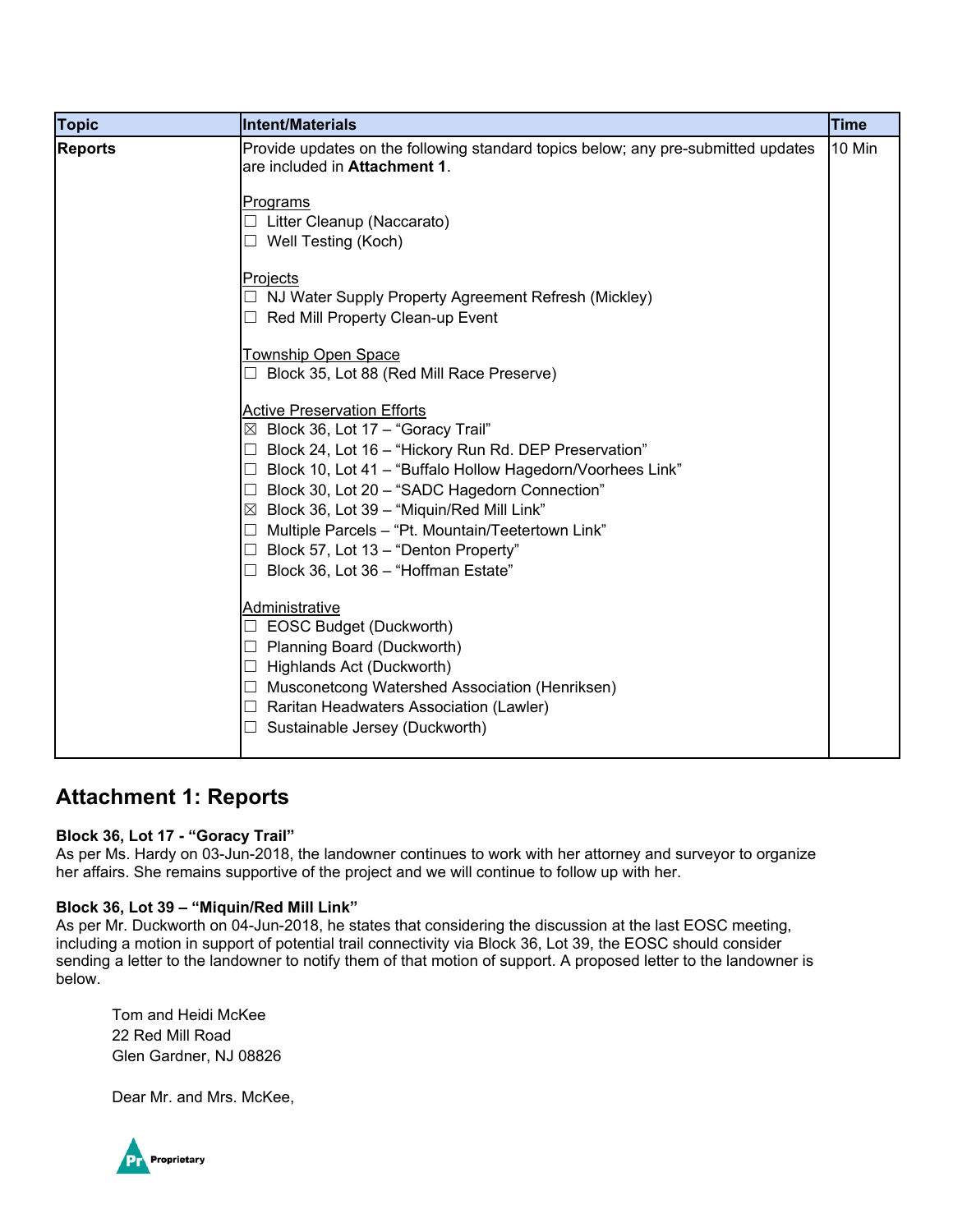I'm writing to you on behalf of the Lebanon Township Environmental & Open Space Commission (EOSC) and as a follow-up to our phone conversation a few weeks ago. At our May EOSC meeting, your pursuit of farmland preservation status was discussed and we wanted to take an opportunity to commend you for your efforts in preserving your farm for future generations. The open space and agricultural character of our community is indeed what drives so many of us to continue to call this place home. We whole-heartedly support your application and thank you for your commitment to preserving our agricultural heritage. To formalize our support, we unanimously approved a motion at our May meeting, a copy of which I've included with this letter for your awareness.

In addition to farmland preservation, our Township has been actively promoting open space connectivity. As you already know, your land borders county preserved land, Miquin Woods. There is a rare opportunity to connect Miquin Woods with Red Mill Road, subsequently providing access to Memorial Park with a short walk along the road. With as little as ~0.3 acres, there is the potential to greatly enhance the open space connectivity in our Township and we believe we can do this without any impact on your farmland preservation plans, assuming you are at a point in the process where this is still feasible. This would have to be accomplished prior to acceptance of farmland preservation status; once it's preserved as farmland, this connectivity becomes impossible. We hope you are willing to discuss this opportunity further. Either I or Township Committeeman, Marc Laul, will be reaching out to you to. Or you can contact me directly at your convenience at 732-616-5181 or ltenv@lebtwp.net. Thank you for your consideration.

Copy of motion unanimously approved by the Lebanon Township Environmental & Open Space Commission on May  $7<sup>th</sup>$  at their regular meeting:

**Whereas** the landowner of Block 36, Lot 39, is actively pursuing farmland preservation status, and

**Whereas** Block 36, Lot 39, was identified as a preservation priority in the 2017 update of the Open Space and Recreation Plan due to its agricultural value, proximity to existing open space and contribution to trail connectivity, and

**Whereas** the parcel provides strategic open space connectivity between Miquin Woods and Memorial Park (via Red Mill Road),

A motion is requested to support the landowner's application for farmland preservation and, if the landowner and Township Committee are agreeable, the pursuit of public access rights along a section of the parcel to enable trail connectivity between Miquin Woods and Red Mill Road.

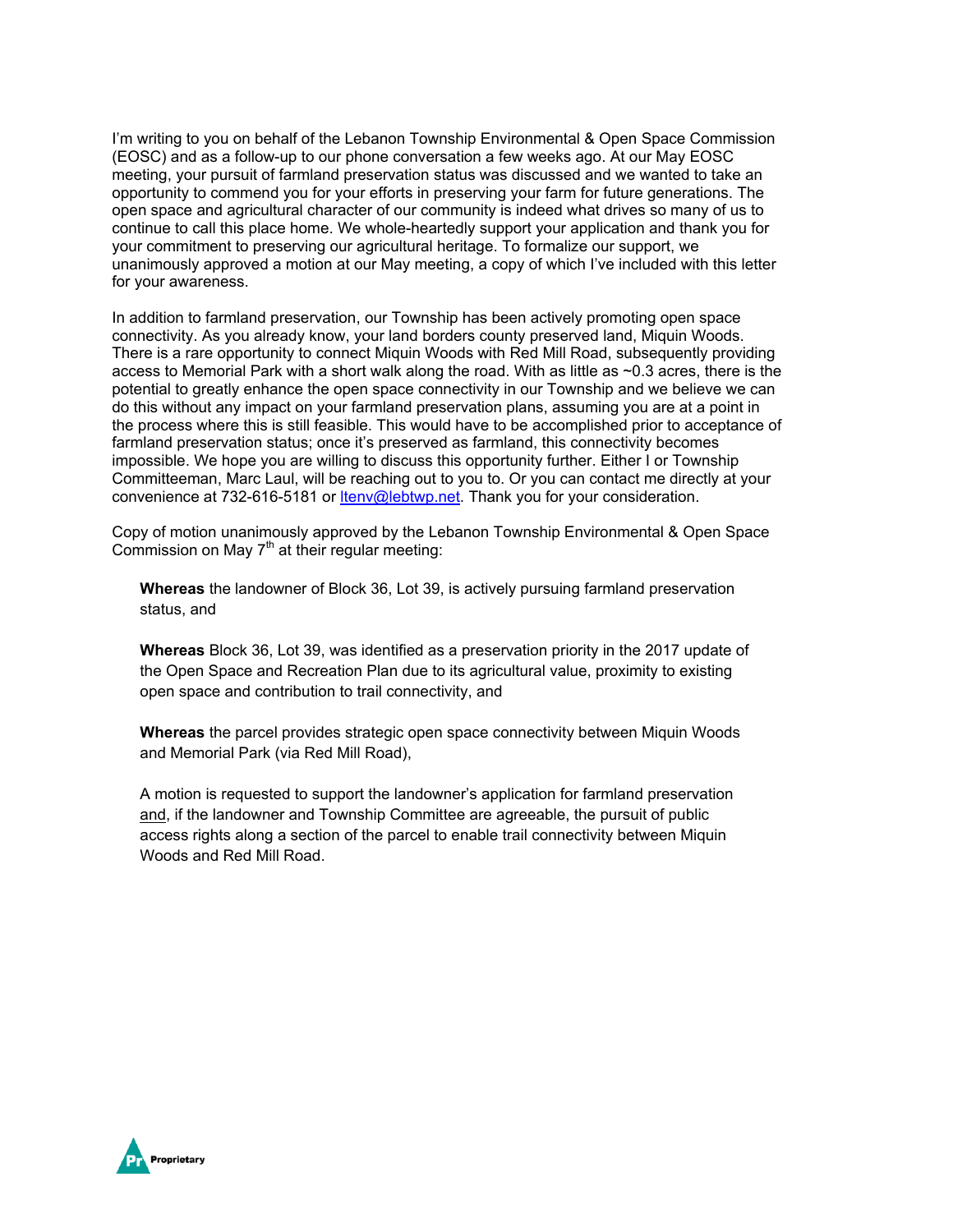# **Lebanon Township Environmental & Open Space Commission Minutes**

June 3rd, 2018

### **ROLL CALL**

| <b>EOSC Member</b>      | <b>Role</b>                      | <b>Attendance</b> |
|-------------------------|----------------------------------|-------------------|
| Adam Duckworth          | Chairman, Planning Board Liaison | Χ                 |
| <b>Sharon Petzinger</b> | Member                           | <b>No</b>         |
| Warren Newman           | Member                           | Χ                 |
| Erik Jan Henriksen      | Member                           | Χ                 |
| Nancy Lawler            | Member                           |                   |
| Sharon Hardy            | Member                           | X(7:40)           |
| <b>Adam Mickley</b>     | Member                           | X(7:30)           |
| Kathy Koch              | Alternate 1                      | Х                 |
| <b>Marty Collett</b>    | Alternate 2                      | <b>No</b>         |

#### **MEETING MINUTES**

| <b>Topic</b>                                     | Intent/Materials                                                                                                                                                                                                                                                                                                                                                                                                                                                                                                                                                                                                                                                                                                                                                                                                                                                                                                                                                                                                                                                   | <b>Time</b> |
|--------------------------------------------------|--------------------------------------------------------------------------------------------------------------------------------------------------------------------------------------------------------------------------------------------------------------------------------------------------------------------------------------------------------------------------------------------------------------------------------------------------------------------------------------------------------------------------------------------------------------------------------------------------------------------------------------------------------------------------------------------------------------------------------------------------------------------------------------------------------------------------------------------------------------------------------------------------------------------------------------------------------------------------------------------------------------------------------------------------------------------|-------------|
| Kickoff, Roll Call &<br><b>Connecting Moment</b> | Call meeting to order and take roll call.<br>Minutes: Mr. Duckworth called the meeting to order at 7:05PM. In addition to EOSC<br>members noted above, George Zack was in attendance in the audience.                                                                                                                                                                                                                                                                                                                                                                                                                                                                                                                                                                                                                                                                                                                                                                                                                                                              | 10 Min      |
| <b>Presentation of Minutes</b>                   | Review and approval of May Meeting Minutes. All commission members can<br>approve except for Mr. Newman, Ms. Hardy and Ms. Lawler who were not present at<br>the May meeting.<br><b>Minutes:</b> Mr. Duckworth asked if there were any comments on the May Meeting<br>Minutes. There were none. A motion was made by Mr. Henriksen to approve the<br>minutes, seconded by Ms. Koch and unanimously approved.                                                                                                                                                                                                                                                                                                                                                                                                                                                                                                                                                                                                                                                       | 10 Min      |
| <b>General Admin</b>                             | Sustainable Jersey Grant Report Submission<br>Minutes: Mr. Duckworth informed everyone that the Grant Report for Sustainable<br>Jersey has been submitted. He stated that the report has been overdue for some<br>time and he received a final deadline of May 30, 2018, from Sustainable Jersey; if<br>the report were not submitted by this date then the \$2000 grant would have to be<br>returned. Mr. Duckworth said he prepared the report, briefly shared it on screen for<br>EOSC members to get a feel for the content of the report and stated he would be<br>happy to share the full report with anyone interested. He said Mayor Schmidt did<br>review it and sign off on it before it was submitted. Mr. Newman thanked Mr.<br>Duckworth for all the effort it took to put the report together.<br>In being reminded of the Farm Passport Programs that were documented in the<br>grant report, Ms. Lawler suggested we focus on establishing an agriculture board.<br>Mr. Newman stated that we do have ag board but the team did not believe it has | 15 Min      |

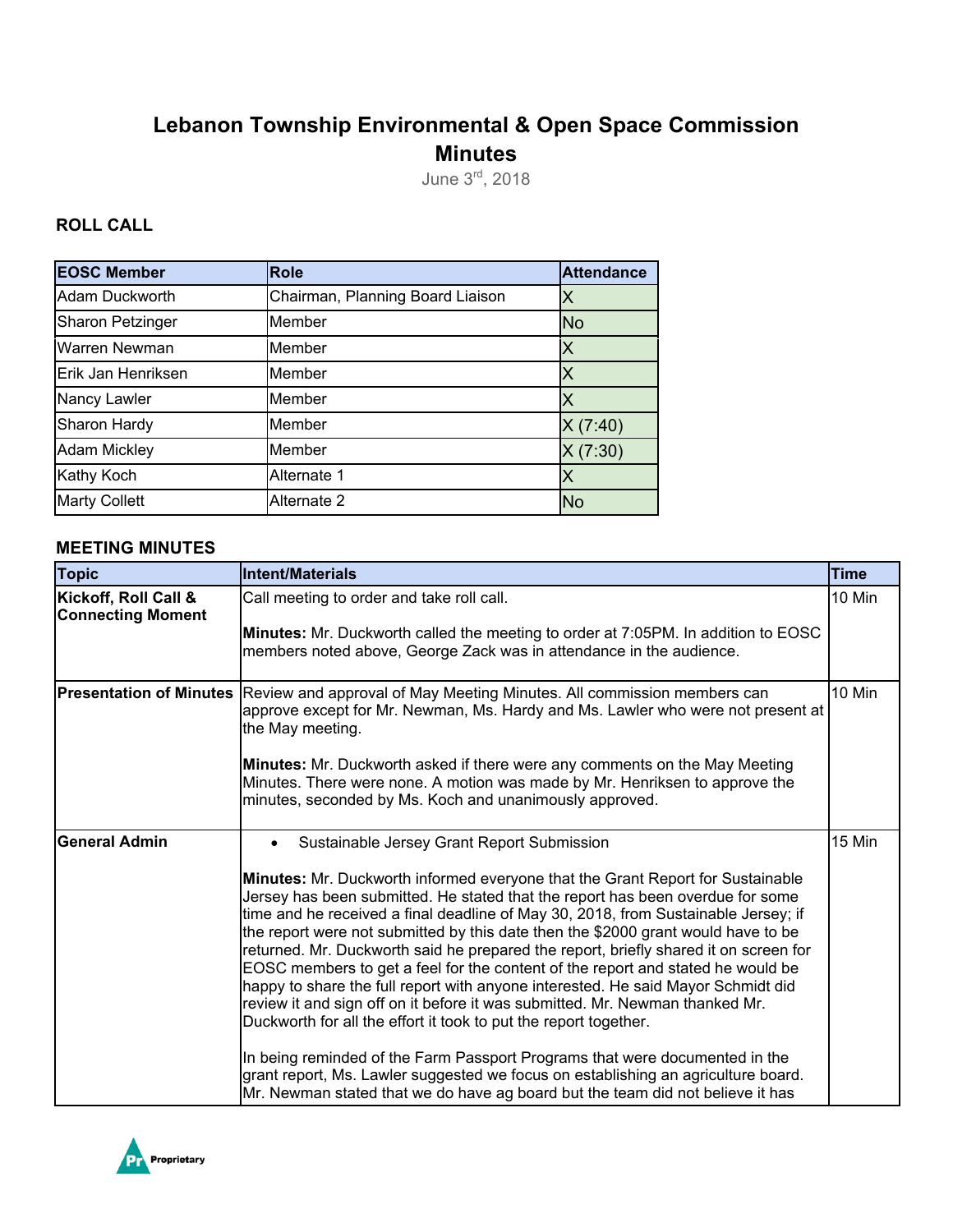| <b>Topic</b>        | Intent/Materials                                                                                                                                                                                                                                                                                                                                                                                                                                                                                                                                                                | <b>Time</b> |
|---------------------|---------------------------------------------------------------------------------------------------------------------------------------------------------------------------------------------------------------------------------------------------------------------------------------------------------------------------------------------------------------------------------------------------------------------------------------------------------------------------------------------------------------------------------------------------------------------------------|-------------|
|                     | been very active. It was suggested to speak to Mayor Schmidt.                                                                                                                                                                                                                                                                                                                                                                                                                                                                                                                   |             |
|                     | Ms. Lawler stated that she was speaking to one of the owners of Old Mill Pond Farm<br>and learned that they were going to Easton to use a commercial kitchen there. She<br>asked why our residents would have to go all the way to another state for kitchen<br>when the Township has multiple kitchens that might be used, such as the Squad<br>Building or the firehouse. Mr. Newman also suggested that there may be kitchens<br>available at local churches. Ms. Lawler asked if we had a Town Health Officer; she<br>thought it might be Doreen Bleck.                     |             |
| <b>Newsletter</b>   | Fall newsletter deadline is August 1 <sup>st</sup> . Articles on the docket include:                                                                                                                                                                                                                                                                                                                                                                                                                                                                                            | 5 Min       |
|                     | No articles identified                                                                                                                                                                                                                                                                                                                                                                                                                                                                                                                                                          |             |
|                     | Backlog: Invasive Species, Christian Crossroads Dam Removal/History                                                                                                                                                                                                                                                                                                                                                                                                                                                                                                             |             |
|                     | Minutes: Mr. Duckworth reminded the team of the August 1 <sup>st</sup> deadline for the Fall<br>newsletter and stated no articles were planned at this time. Ms. Koch stated she<br>would summarize the well testing results. Ms. Koch stated that she would also be<br>prepared to write up the history of Red Mill Race Preserve.                                                                                                                                                                                                                                             |             |
| Correspondence      | Acknowledge and share any formal correspondence received by EOSC chair or<br>informal correspondence received by EOSC members. All correspondence when<br>possible is scanned and stored digitally in a public access Google Drive folder at<br>https://drive.google.com/open?id=0B14m3wFylheUWjBjNEkwalU4TGc.                                                                                                                                                                                                                                                                  | 0 Min       |
|                     | None                                                                                                                                                                                                                                                                                                                                                                                                                                                                                                                                                                            |             |
|                     | Minutes: Mr. Duckworth stated that he received no formal correspondence and<br>asked if any others had received correspondence. Mr. Newman stated that he<br>followed up on inquiry from a resident who had questions on their well testing<br>results; he had met this resident during the well test kit pick-up earlier in the spring.                                                                                                                                                                                                                                        |             |
| <b>Focus Topics</b> | A select set of topics that require deeper discussion.                                                                                                                                                                                                                                                                                                                                                                                                                                                                                                                          | 40 Min      |
|                     | Red Mill Race Preserve<br>$\bullet$<br>Reminder July 7 <sup>th</sup> for 2 <sup>nd</sup> event<br>$\circ$<br>Next steps with "Hendra property"<br>$\circ$<br>Bird survey<br>$\circ$<br>Picnic table plans<br>$\circ$<br>Plans for bamboo? Allen Barlow update<br>$\circ$<br>Management Plan<br>$\circ$<br>Minutes: Mr. Duckworth reminded the team that the 2 <sup>nd</sup> Red Mill Race Preserve<br>trail-building event was scheduled for July $7th$ . Mr. Newman stated that he would not<br>be able to attend. Mr. Duckworth asked Ms. Lawler if she had a chance to speak |             |
|                     | with Allen Barlow regarding the bamboo. Ms. Lawler stated that Allen Barlow would<br>not be able to provide any advice. It was decided to defer the discussion on how to<br>approach the bamboo grove. Mr. Duckworth stated that he would have a draft<br>management plan for review by the team at the next meeting. It was suggested that<br>Mike Helbing might be a good advisor on a management plan.                                                                                                                                                                       |             |